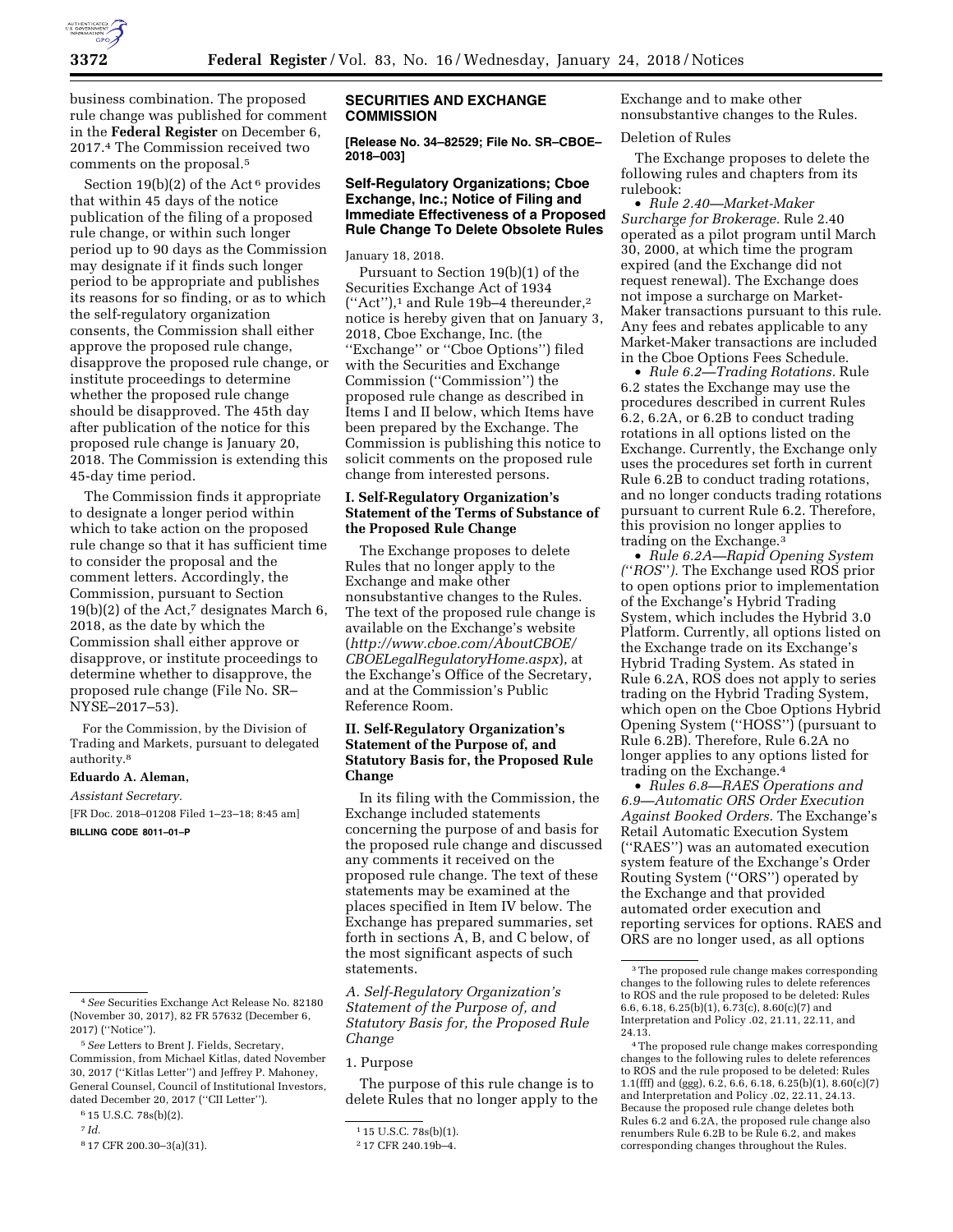trading on the Exchange currently occurs on the Hybrid Trading System, which includes Exchange's Order Handling System (''OHS''). Therefore, RAES and ORS no longer apply to any options listed for trading on the Exchange.<sup>5</sup>

• *Rule 6.10—LOU System Operations.*  The Large Order Utility (''LOU'') System was a facility of the Exchange that provided order routing, handling, and execution for eligible options orders routed electronically to the Exchange. The LOU System is no longer used, as all options trading on the Exchange trade on the Hybrid Trading System. Therefore, the LOU System no longer applies to any options listed for trading on the Exchange.

• *Rule 6.13B—Penny Price Improvement.* Pursuant to Rule 6.13B, the Exchange may designate one or more options trading on the Hybrid Trading System in a Penny Price Improvement Program, which allows Trading Permit Holders to provide price improvement beyond the Exchange's disseminated quote for classes not already quote in penny increments and for which the simple auction liaison system is not in effect. The Exchange currently has not designated, and has no intention to designate, any options for participation in this program. Therefore, this program no longer applies to any options listed for trading on the Exchange.6

• *Rule 6.54(a)—Accommodation Liquidation (Cabinet Trades) for Classes Not Trading on the Cboe Options Hybrid* 

6The proposed rule change makes corresponding changes to the following rules to delete references to the Penny Price Improvement Program and the rules proposed to be deleted: Rules 1.1(fff) and (ggg), 6.45, Interpretations and Policies .01 and .02, Rule 6.47, Interpretation and Policy .02, and Rule 6.74, Interpretation and Policy .09.

*System.* Rule 6.54 describes cabinet trading permitted on the Exchange. Paragraph (a) describes cabinet trading for classes not trading on the Hybrid System, while paragraph (b) describes cabinet trading for classes trading on the Hybrid System. All options trading on the Exchange currently trade on the Hybrid Trading System, and thus Rule 6.54 (a) no longer applies to any options listed for trading on the Exchange.7

• *Chapter VII—Order Book Officials.*  Order Book Officials were Exchange employees responsible for maintaining the book with respect to classes assigned to them, effecting proper executions of orders placed with them, displaying bids and offers, and monitoring the market for classes assigned to them. The Exchange currently has no employees designated as, and does not intend to designate any employees as, Order Book Officials, as Order Book Official functions are generally obsolete now that most trading occurs electronically.

The proposed rule change deletes Rules 7.1 through 7.3, 7.4 except for subparagraph (a)(1) (which is being moved to Rule 6.11, with some modifications described below), 7.5, 7.7 through 7.10, and Chapter VII, Section B, as they relate solely to responsibilities of Order Book Officials.

Rule 7.4(a)(1) states public customer orders in Hybrid and Hybrid 3.0 classes are eligible for entry into the electronic book, and the Exchange may determine on a class-by-class basis other orders that are eligible for entry into the electronic book. Currently, after a class is open for trading (see Rule 6.2B for a description of orders the System accepts prior to opening), the System accepts for entry into the Book (1) quotes of all Market-Makers and order of any origin code in Hybrid classes and (2) quotes of Lead Market-Makers (''LMMs'') and orders of priority customers in Hybrid 3.0 classes, while the Exchange continues to have flexibility to permit orders of other origin codes be eligible for book entry. The Exchange proposes to codify this current book eligibility (which is consistent with the Exchange's authority in current Rule 7.4(a)(1)) in Rule 6.11. The proposed rule change also deletes the provision in current Rule 7.4(a)(1) that states Trading Permit Holders submitting orders or quotes for entry in to the book must do so electronically and in the format

announced by the Exchange. It is redundant to state orders and quotes for entry in the electronic book must be submitted electronically, and Rule 6.53A describes the types of order formats Trading Permit Holders must  $use.<sup>8</sup>$ 

Rule 7.5, Interpretation and Policy .03 states every Floor Broker who represents a Market-Maker with an order in any options class must, by public outcry at the post, indicate the identify of such Market-Maker at the request of any Trading Permit Holder or Order Book Official. The proposed rule change moves this provision (with the reference to Order Book Official deleted) to Rule 6.73, which relates to responsibilities of Floor Brokers.

Rule 7.6 regarding the requirement for PAR Official to report unusual activity is proposed to move to Rule 6.12B(b)(vi).9 The proposed rule change moves currently applicable provisions in Rule 7.12 (regarding PAR Officials) to Rule 6.12B (with some nonsubstantive changes).10 PAR Officials are Exchange employees or independent contractors whom the Exchange may designate as being responsible for operating a PAR workstation and effecting proper executions of orders placed with them. PAR Officials no longer maintain the book with respect to assigned classes, as the electronic book manages electronic

<sup>9</sup>The proposed rule change makes corresponding changes to the following rules to delete references to Order Book Officials and the rules proposed to be deleted: Rules 6.2 and Interpretation and Policy .01 (the proposed rule change also indicates the exchange may direct how trading rotations occur in Interpretation and Policy .01, which is consistent with the remainder of Rule 6.2), 6.3, Interpretations and Policies .01 and .02 (these interpretations also delete references to post directors, which are no longer used at the Exchange), 6.6(b) and (e) (which also deletes references to post directors, which are no longer used at the Exchange), 6.12A, 6.20(a) and Interpretations and Policies .02 and .04(ii), 6.43(A), 6.45, Interpretations and Policies .01 and .02 (the proposed rule change replaces references to Order Book Officials to PAR Officials, consistent with Interpretation and policy .02, which indicates PAR Officials may perform the functions of Order Book Officials for purposes of that rule), 6.73 Interpretation and Policy .01, 8.7(c) (the Exchange notes Market-Makers not permitted to enter a trading station in a floor brokerage capacity, as set forth in Rule 8.8) and Interpretation and Policy .09 (changes cross-reference to Rule 7.5 to Rule 8.7(d)(iv), which describes current Market-Maker obligations, including the obligation of Market-Maker to provide a quote upon Exchange request), and 24.13 and Interpretation and Policy .03 (which the proposed rule change renumbers to .02).

10The proposed rule change makes corresponding changes to the following rules to change cross-references to Rule 7.12 to Rule 6.12B: Rules 6.12A, 6.18(d)(i), and 6.20(a).

<sup>5</sup>The proposed rule change makes corresponding changes to the following rules to delete references to RAES and ORS, change references from ORS to OHS, and the rules proposed to be deleted: Rules 1.1(fff) and (ggg), 6.3, Interpretation and Policy .05, 6.6(b) and (e) and Interpretation and Policy .01, 6.7(b) (the Hybrid System includes OHS and the book), 6.8C (which the proposed rule change renumbers as 6.8),  $6.13(a)$  and (c),  $6.18$ ,  $8.7(b)$ (iii) and Interpretations and Policies .07 (which is being deleted in its entirety, as described below) .11(a) (the Exchange deleted the paragraph letter for current paragraph (b), as it will be the only paragraph in that Interpretation and Policy, as well as the introduction to that paragraph regarding its applicability to classes on the Hybrid System, because all classes are on the Hybrid System), 8.13, 8.16, 8.51(c)(1)(a)(iii), 8.60(c)(7) (the proposed rule change renumbers provisions (8) through (10) as (7) through (9)) and Interpretation and Policy .02, 8.85(a)(ix) (the proposed rule change renumbers subparagraphs (x) and (xi) as (ix) and (x), and deletes from current subparagraph (x) (proposed subparagraph (xi) the introduction to that paragraph regarding its applicability to classes on the Hybrid System, because all classes are on the Hybrid System), 23.7, 24.15, 24.17, 24.21(j)(1), and 24B.15.

<sup>7</sup>The proposed rule change makes a corresponding change to current paragraph (b), eliminates paragraph lettering for paragraph (b) (as that will be the only paragraph in the rule), and reletters subparagraphs (i) and (ii) as (a) and (b), consistent with paragraph lettering throughout the rules.

<sup>8</sup>The proposed rule change makes corresponding changes to the following rules to change crossreferences to Rule 7.4 to Rule 6.11: Rules 6.13(b)(i)(A)(2) and (iii), 23.3(b), and 24.11A (the proposed rule change also deletes the Interpretations and Policies section of this rule, as there are currently none).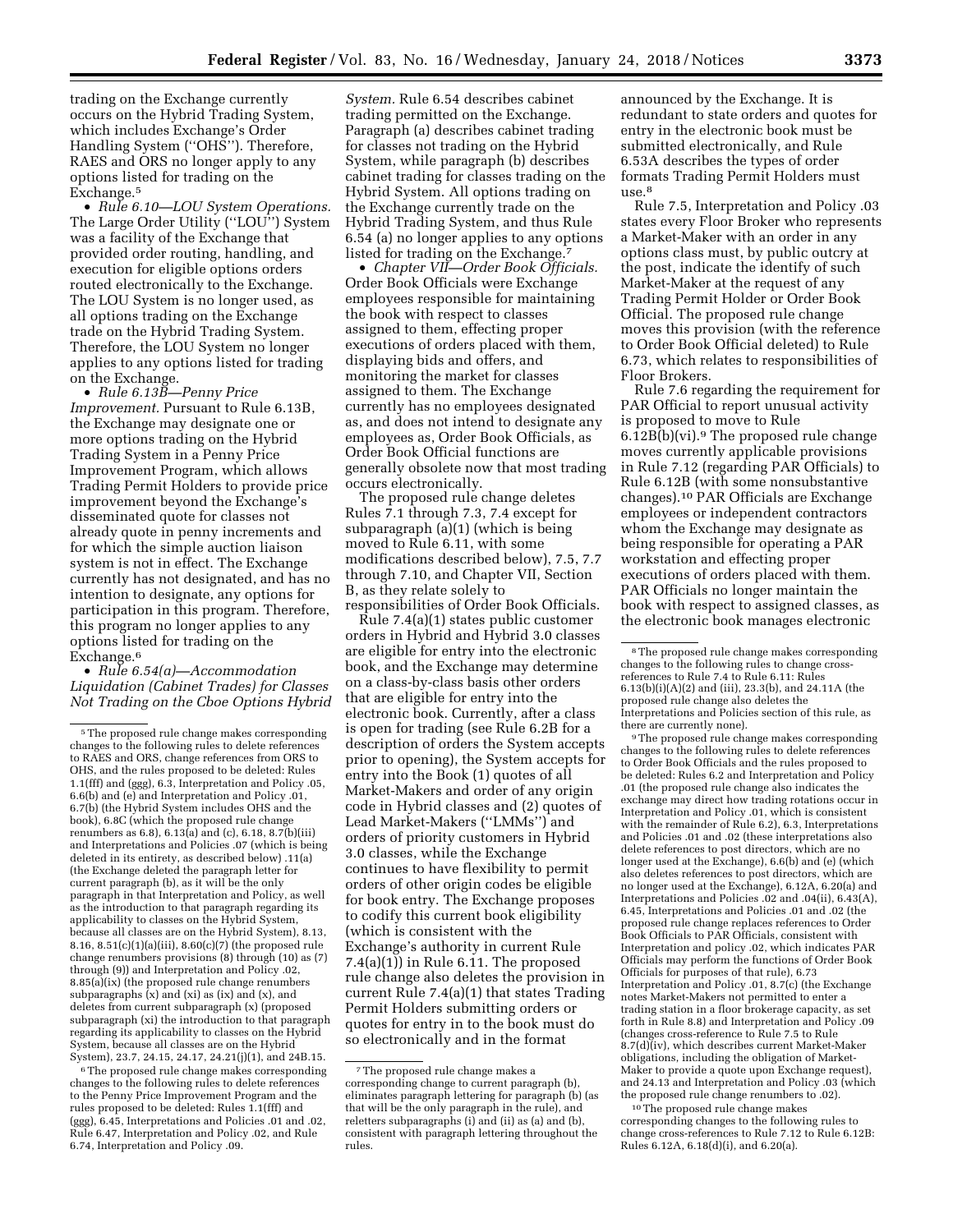orders and quotes. The proposed rule change deletes the provision in current Rule 7.12(b)(i) regarding the definition of customer limit orders, as customer orders are now defined in Rule 1.1(www) and (yyy) (which are proposed to be relettered as (yyy) and (zzz), as described below). The proposed rule change deletes current Rule 7.12(b)(i)(C) and (e), which apply to the Intermarket Options Linkage Plan that no longer exists,11 and Rule  $7.12(b)(1)(E)$ , which relates to orders received during a trading rotation pursuant to Rule 6.2 or HOSS pursuant to Rule 6.2B, as those rules describe how orders received prior or before a rotation are handled. The proposed rule change deletes Rule 7.12(b)(iii), as PAR Officials no longer maintain the book (as described above) and do not have the ability to remove orders from the book. The proposed rule change replaces the term ''senior Trading Operations official'' with ''senior Help Desk personnel'' in current Rule 7.12(b)(iv) (proposed Rule 6.12B(b)(iii), which term is used throughout the rules. The proposed rule change deletes Rule 7.12, Interpretation and Policy .01, as it relates to the Exchange's responsibility to appoint PAR Officials to trading stations prior to March 24, 2006. The Exchange currently has PAR Officials appointed to all trading stations on the trading floor.

• *Autoquote.* Autoquote was an Exchange electronic quotation system that automatically monitored and updated market quotes using a mathematical formula measuring certain characteristics of the option and underlying interest. Rules related to LMMs and DPMs require them to provide continuous electronic quotes in appointed classes using Autoquote or a proprietary automated quotation updating system. Currently, all Market-Makers that submit electronic quotes use a proprietary system, and Autoquote is no longer used. The proposed rule change deletes Rule 8.7, Interpretation and Policy .07, which describes Autoquote, as well as the requirement of LMMs and DPMs to provide electronic quotes, which requirement is included in Rules 8.15 and 8.85, respectively.12

• *S&P 100 Modified Opening Rotation.* Rule 24.13, Interpretation and Policy .02 provides a modified opening rotation that the Exchange may use for S&P 100 options, but the rule also provides the Exchange with the authority to open this class using HOSS pursuant to Rule 6.2B. The Exchange currently uses HOSS to open S&P 100 options, and does not intend to use the modified opening in the future. Therefore, this provision no longer applies to the opening of S&P 100 options.13

• *Rule 8.7(c)—Market-Maker Entry into Trading Station in Unappointed Class other than As Floor Broker.* Rule 8.7(c) states whenever a Market-Maker enters the trading station for a class of options contracts in a class in which it is not appointed, in other than a floor brokerage capacity, the Market-Maker must fulfill obligations established in Rule 8.7(b) and, for the rest of the trading day, as well as undertake certain additional obligations. This rule text essentially requires a Market-Maker to act like a Market-Maker when it enters a trading station in the capacity of a Market-Maker in an unappointed class. However, pursuant to Rule 8.3, on the trading floor, Market-Makers have an appointment to trade in all hybrid classes, so if it goes to any trading station on the floor as a Market-Maker, it has an appointment for the classes at that station and is subject to Marketmaker obligations. That provision, in conjunction with the restriction on acting as a Market-Maker and Floor Broker on the same day, make the provision in Rule 8.7(c) unnecessary and duplicative. Therefore, the proposed rule change deletes this provision.

• *Chapter XXIVA—Flexible Exchange Options (*''*FLEX Options*''*).* When the Exchange began offering FLEX Options for trading, FLEX Options traded pursuant to Rule XXIVA on the trading floor. The Exchange then developed the FLEX Hybrid Trading System on which FLEX Options could trade both on the trading floor and electronically. Chapter XXIVB describes FLEX Options trading on this system, and provides the Exchange with ability to permit FLEX trading pursuant to Chapter XXIVA or XXIVB. The open outcry rules in Chapter XXIVA are substantially similar to those in Chapter XXIVB. The Exchange has determined all FLEX trading must occur on the FLEX Hybrid

Trading System pursuant to Chapter XXIVB. Therefore, Chapter XXIVB no longer applies to the trading of any FLEX Options.14

• *Chapter XXVI—Market Baskets.*  Chapter XXVI describes rules applicable to market basket contracts, which are contracts obligating the seller to sell and the purchaser to purchase a designated number of shares of each of the stocks comprising the index on which the market basket is based. The Exchange currently does not list, and does not intend to list in the future, market basket contracts for trading. Therefore, Chapter XXVI no longer applies to any options trading on the Exchange.15

• *Chapter XXVII—Buy-Write Option Unitary Derivatives (*''*BOUNDS*''*).*  Chapter XXVIII describes rules applicable to BOUNDS, which are securities issued, or subject to issuance, by the Options Clearing Corporation pursuant to its rules, which gives holders and writers thereof such rights and obligations as may be provided in its rules. The Exchange currently does not list, and does not intend to list in the future, BOUNDS for trading. Therefore, Chapter XXVII no longer applies to any options trading on the Exchange.

• *Chapter XXXI—Approval of Securities for Original Listing.* Chapter XXXI describes rules pursuant to which the Exchange may list equity securities for listing on the Exchange. The Exchange currently does not list any equity securities on the Exchange. Therefore, Chapter XXXI currently applies to no securities listed on the Exchange.16

Section 957 of the Dodd-Frank adopted Section 6(b)(10) of the Act,17 which requires the rules of each national securities exchange to prohibit any member that is not the beneficial owner of a security registered under Section 12 of the Act<sup>18</sup> from granting a proxy to vote the security in connection

<sup>15</sup>The proposed rule change also deletes references to market baskets and the rules proposed to be deleted in: Rules 8.8, Interpretation and Policy .02 and 24B.10 (which is proposed to be renumbered as 24A.10).

16Options may be listed for trading on the Exchange pursuant to Chapter V and XXIV. The proposed rule change leaves a placeholder in Chapters XXX and XXXI for rules related to listing and trading of equity securities. The Exchange would file a proposed rule change to adopt new rules if it determines to list and trade equity securities in the future.

```
18 15 U.S.C. 78l.
```
<sup>11</sup>Chapter VI, Section E describes Exchange responsibilities pursuant to the current linkage plan, the Options Order Protection and Locked/ Crossed Market Plan.

<sup>&</sup>lt;sup>12</sup>The proposed rule change also deletes references to Autoquote in Rules 6.43(b), 8.15(c), 8.51(c)(1)(a)(iii), 8.60 Interpretation and Policy .02. Rules 8.7, Interpretation and Policy .07, 8.15(c), and 8.85(a)(x) provide components of a formulate used for automated quoting by Market-Makers using proprietary automated quoting systems will be disclosed unless the Exchange exempts them from disclosing this information. For competitive

reasons, the Exchange exempts all Market-Makers from disclosing this information, so the proposed rule change deletes those provisions.

<sup>13</sup>The proposed rule change also renumbers current Interpretation and Policy .03 to .02.

<sup>14</sup>The proposed rule change also deletes references to Chapter XXIVA in the following rules: Rules 3.2(b), 5.9, 6.1A(c), 6.20A, Interpretation and Policy .05, 6.49A(c)(6), Introduction to Chapter XX, 20.12, Introduction to Chapter XXII, 22.16, Introduction to Chapter XXIVB, 24B.3, 28.17, 29.18, and Introduction to Chapter XXIX.

<sup>17</sup> 15 U.S.C. 78f(b)(10).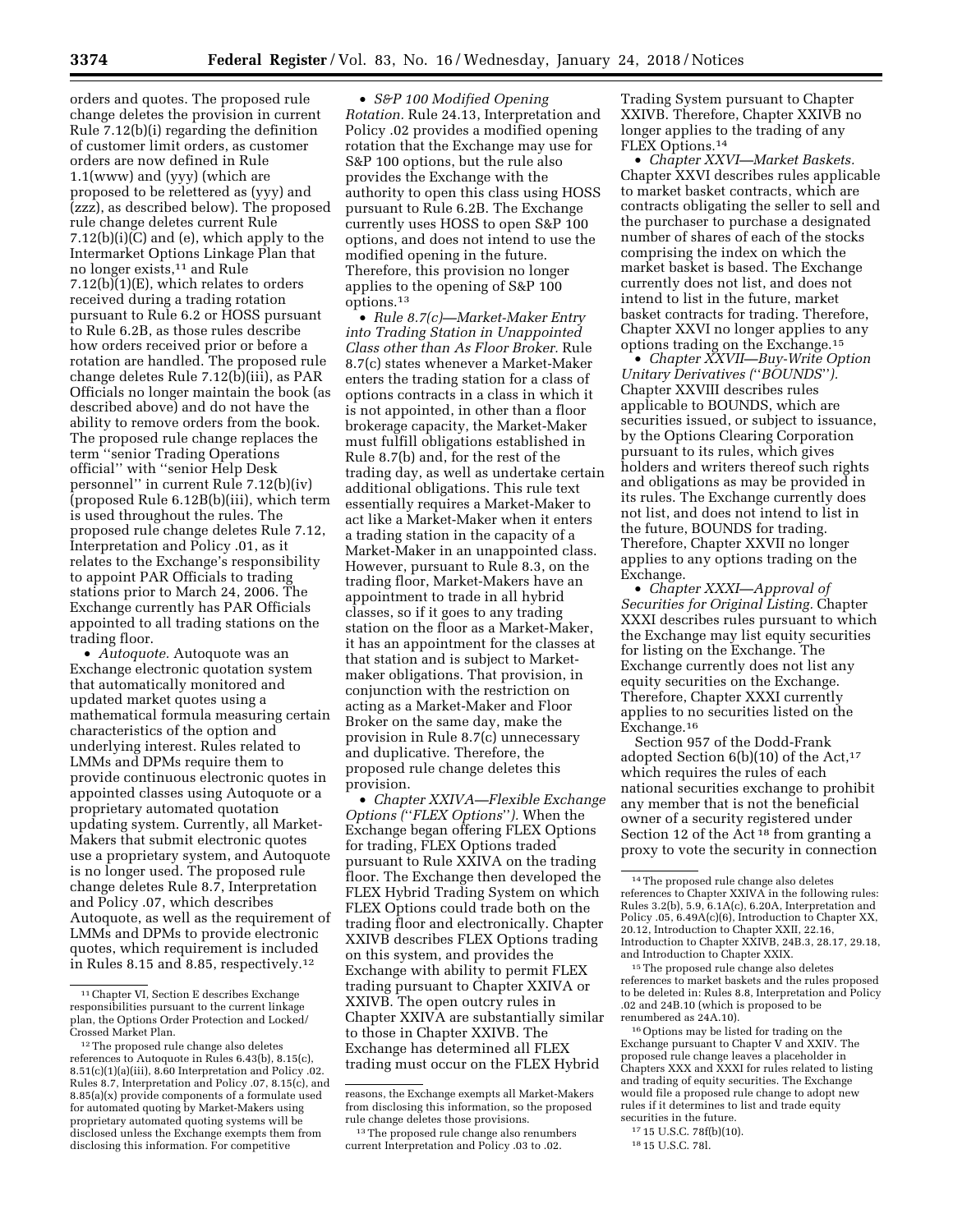with certain shareholder votes, unless the beneficial owner of the security has instructed the member to vote the proxy in accordance with the voting instructions of the beneficial owner. The shareholder votes covered by Section 957 include any vote with respect to (1) the election of a member of the board of directors of an issuer (except for a vote with respect to the uncontested election of a member of the board of directors of any investment company registered under the Investment Company Act of 1940 (the ''Investment Company Act''), (2) executive compensation, or (3) any other significant matter, as determined by the Commission, by rule.19

Rules 31.82 through 31.88 currently include provisions that cover these proxy voting requirements with respect to Trading Permit Holders. However, because this proposed rule change deletes Chapter XXXI, the proposed rule change adds Rule 4.25 to retain these provisions in accordance with Section 957.

• *Chapters XL through XLIX—Screen-Based Trading.* Chapters XL through XLIX describe trading on the Exchange's screen-based trading system. The screen-based trading system is no longer used, as all options trading on the Exchange trade on the Hybrid Trading System. Therefore, the screen-based trading rules no longer apply to any options listed for trading on the Exchange.20

• *Chapters L through LIV—CBOE Stock Exchange (*''*CBSX*''*).* Chapters L through LIV describe trading on CBSX, which is the Exchange's facility for trading stocks, warrants, IPRs, IPSs, and Trust Issued Receipts (non-options securities). CBSX ceased market operations on April 30, 2014. Therefore, the CBSX rules no longer apply to any trading on the Exchange.21 The Exchange would file a proposed rule change to adopt new rules if it determines to list and trade non-options securities in the future.

# Additional Nonsubstantive Changes

In addition to nonsubstantive changes described above, the proposed rule change makes the following nonsubstantive changes:

• The proposed rule change moves Interpretation and Policy .01 to the

definition of Professional in Rule 1.1(ggg) to Interpretation and Policy .06 to Rule 1.1, so that all Interpretations and Policies to Rule 1.1 are in the same place.

• Currently, there are two paragraphs erroneously lettered as (mmm) and (ppp). The proposed rule change corrects this lettering and updates the paragraph lettering to reflect these corrections.

• The proposed rule change makes updates throughout the rules to conform paragraph lettering and numbering to other rules, as well as to reflect deleted rule provisions.

• Rule 6.2, Interpretation and Policy .01(b) and (c) erroneously refer to LMMs as LLMs. The proposed rule change corrects those erroneous references.

• The proposed rule change amends Rule 6.43(b) to indicate it only applies to Hybrid 3.0 classes, which is consistent with the current rule text and current trading practices.

• Renumber Chapter XXIVB and the rules in that chapter to Chapter XXIVA, and update cross-references throughout the rules.

#### 2. Statutory Basis

The Exchange believes the proposed rule change is consistent with the Act and the rules and regulations thereunder applicable to the Exchange and, in particular, the requirements of Section 6(b) of the Act.<sup>22</sup> Specifically, the Exchange believes the proposed rule change is consistent with the Section  $6(b)(5)^{23}$  requirements that the rules of an exchange be designed to prevent fraudulent and manipulative acts and practices, to promote just and equitable principles of trade, to foster cooperation and coordination with persons engaged in regulating, clearing, settling, processing information with respect to, and facilitating transactions in securities, to remove impediments to and perfect the mechanism of a free and open market and a national market system, and, in general, to protect investors and the public interest. Additionally, the Exchange believes the proposed rule change is consistent with the Section  $6(b)(5)^{24}$  requirement that the rules of an exchange not be designed to permit unfair discrimination between customers, issuers, brokers, or dealers.

In particular, by deleting rules that no longer apply to Cboe Options trading (which rules have generally not been applicable in years), and making other nonsubstantive changes to better organize and more consistently number

and letter rules, the rules will more clearly identify currently applicable rules, which the Exchange believes removes impediments to and perfects the mechanism of a free and open market. The Exchange believes the proposed rule change will eliminate confusion regarding which rules apply to current trading, which ultimately protects investors and the public interest. The proposed rule change has no impact on current trading on Cboe Options.

# *B. Self-Regulatory Organization's Statement on Burden on Competition*

Cboe Options does not believe that the proposed rule change will impose any burden on competition that is not necessary or appropriate in furtherance of the purposes of the Act. The proposed rule change deletes rules that no longer apply to Cboe Options trading and makes other nonsubstantive changes, and thus has no impact on current trading on Cboe Options. Therefore, the proposed rule change has no impact on competition. The proposed rule change eliminates confusion with respect to rules applicable to current trading on Cboe Options.

# *C. Self-Regulatory Organization's Statement on Comments on the Proposed Rule Change Received From Members, Participants, or Others*

The Exchange neither solicited nor received comments on the proposed rule change.

# **III. Date of Effectiveness of the Proposed Rule Change and Timing for Commission Action**

Because the foregoing proposed rule change does not:

A. Significantly affect the protection of investors or the public interest;

B. impose any significant burden on competition; and

C. become operative for 30 days from the date on which it was filed, or such shorter time as the Commission may designate, it has become effective pursuant to Section 19(b)(3)(A) of the Act 25 and Rule 19b–4(f)(6) 26 thereunder.27 At any time within 60 days of the filing of the proposed rule change, the Commission summarily may temporarily suspend such rule change if

<sup>19</sup> 15 U.S.C. 78f(b)(10)(B).

<sup>20</sup>The proposed rule change makes corresponding changes to the following rules to delete references to screen-based trading and the rules proposed to be deleted: Rules 1.1(fff) and (ggg), 3.2(b), and 3.3.

<sup>21</sup>The proposed rule change makes corresponding changes to the following rules to delete references to CBSX and the rules proposed to be deleted: Rules 3.1A, 3.2(b), 3.3, and 6.20A, Interpretation and Policy .01.

<sup>22</sup> 15 U.S.C. 78f(b).

<sup>23</sup> 15 U.S.C. 78f(b)(5).

<sup>24</sup> *Id.* 

<sup>25</sup> 15 U.S.C. 78s(b)(3)(A).

<sup>26</sup> 17 CFR 240.19b–4(f)(6).

<sup>27</sup> 17 CFR 240.19b–4(f)(6). In addition, Rule 19b– 4(f)(6) requires a self-regulatory organization to give the Commission written notice of its intent to file the proposed rule change at least five business days prior to the date of filing of the proposed rule change, or such shorter time as designated by the Commission. The Exchange has satisfied this requirement.